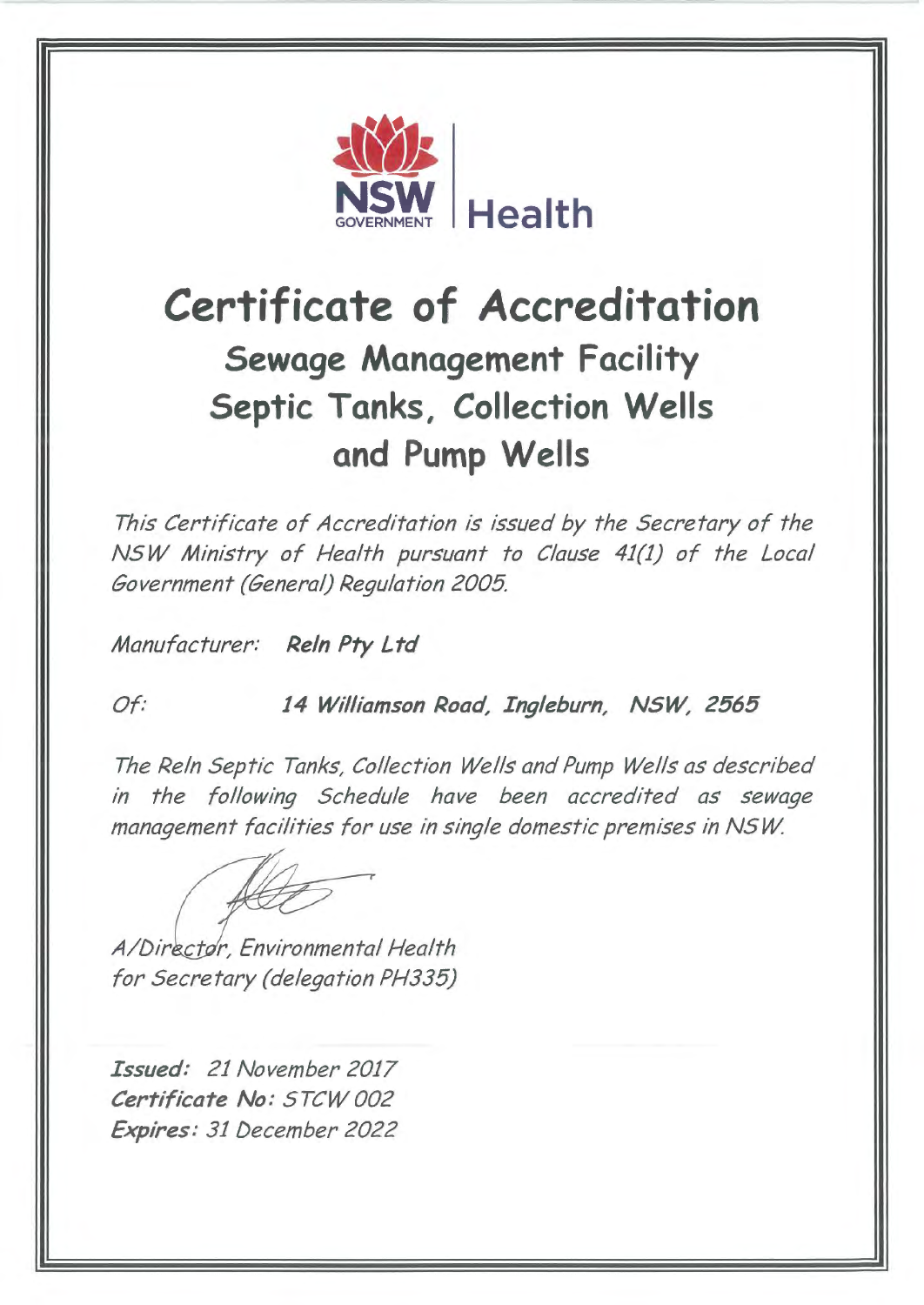

## **Accreditation Schedule**

The Certificate of Accreditation applies to the following Septic Tanks and Collection Wells

| Model           | Description                                                                                             | Size          |  |
|-----------------|---------------------------------------------------------------------------------------------------------|---------------|--|
| Septic Tank     | Vertical axis type cylindrical (tapered) injection<br>moulded polypropylene tank. Tank, lid, access and | 3200L         |  |
|                 | inspection covers contain an ultra violet                                                               | 3200L Deep    |  |
|                 | stabilizer.                                                                                             | Invert        |  |
|                 | 4000 L tank is fitted with riser, baffle                                                                |               |  |
|                 | extension and reinforced structural brace ring.<br>Tank lid burial depth is restricted to 0 mm          | 4000L         |  |
| Collection Well | Vertical axis type cylindrical (tapered) injection<br>moulded polypropylene tank. Tank, lid, access and | 3200L         |  |
|                 | inspection covers contain an ultra violet                                                               | 3200L Deep    |  |
|                 | stabilizer.                                                                                             | <b>Invert</b> |  |
|                 | 4000 L tank is fitted with riser and reinforced                                                         |               |  |
|                 | structural brace ring.                                                                                  | 4000L         |  |
|                 | Tank lid burial depth is restricted to 0 mm                                                             |               |  |
| Pump Well       | Vertical axis type cylindrical (tapered) injection<br>moulded polypropylene tank. Tank, lid and access  | 450/600L      |  |
|                 | cover contain an ultra violet stabilizer.<br>Tank lid burial depth is restricted to 0 mm                |               |  |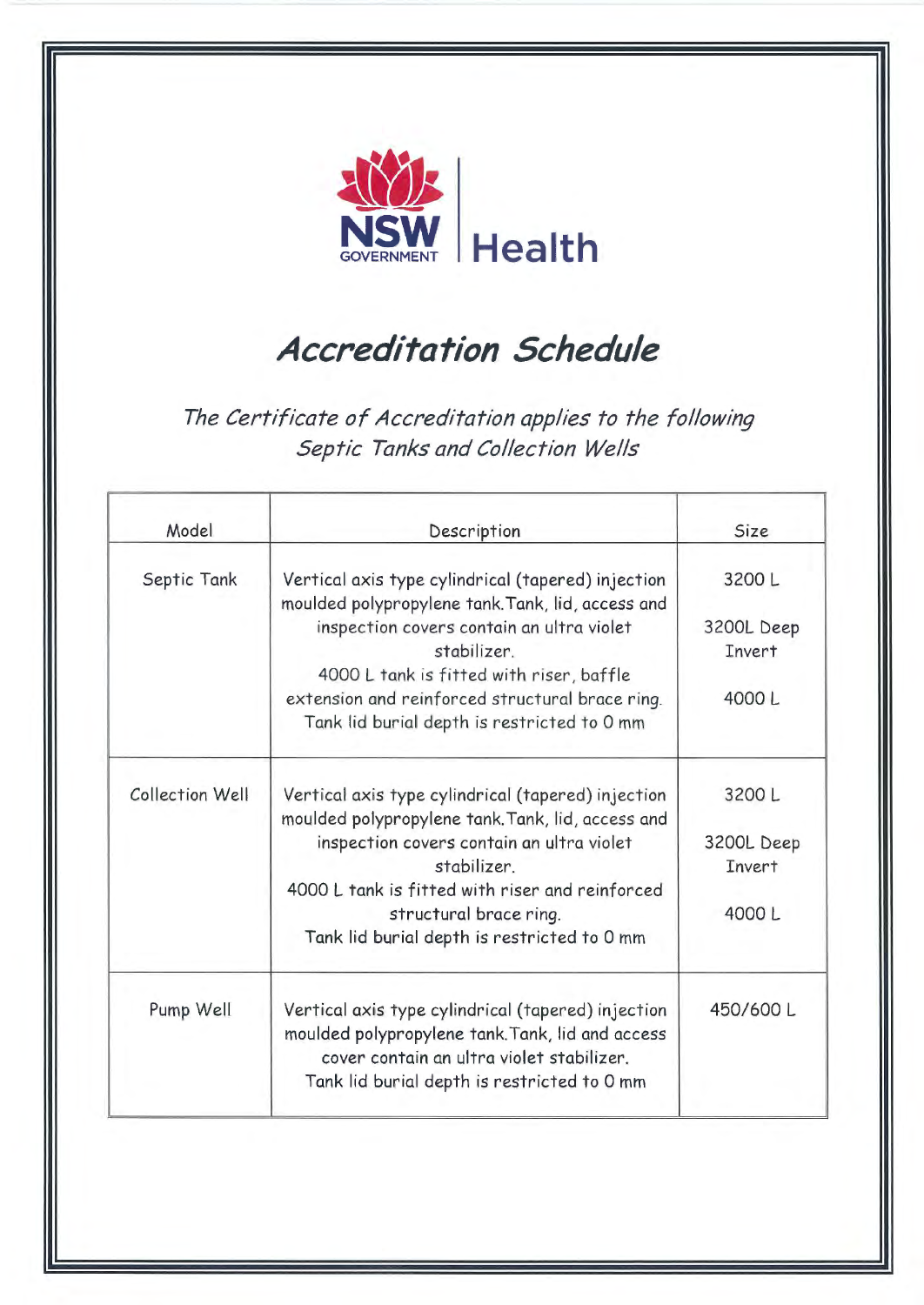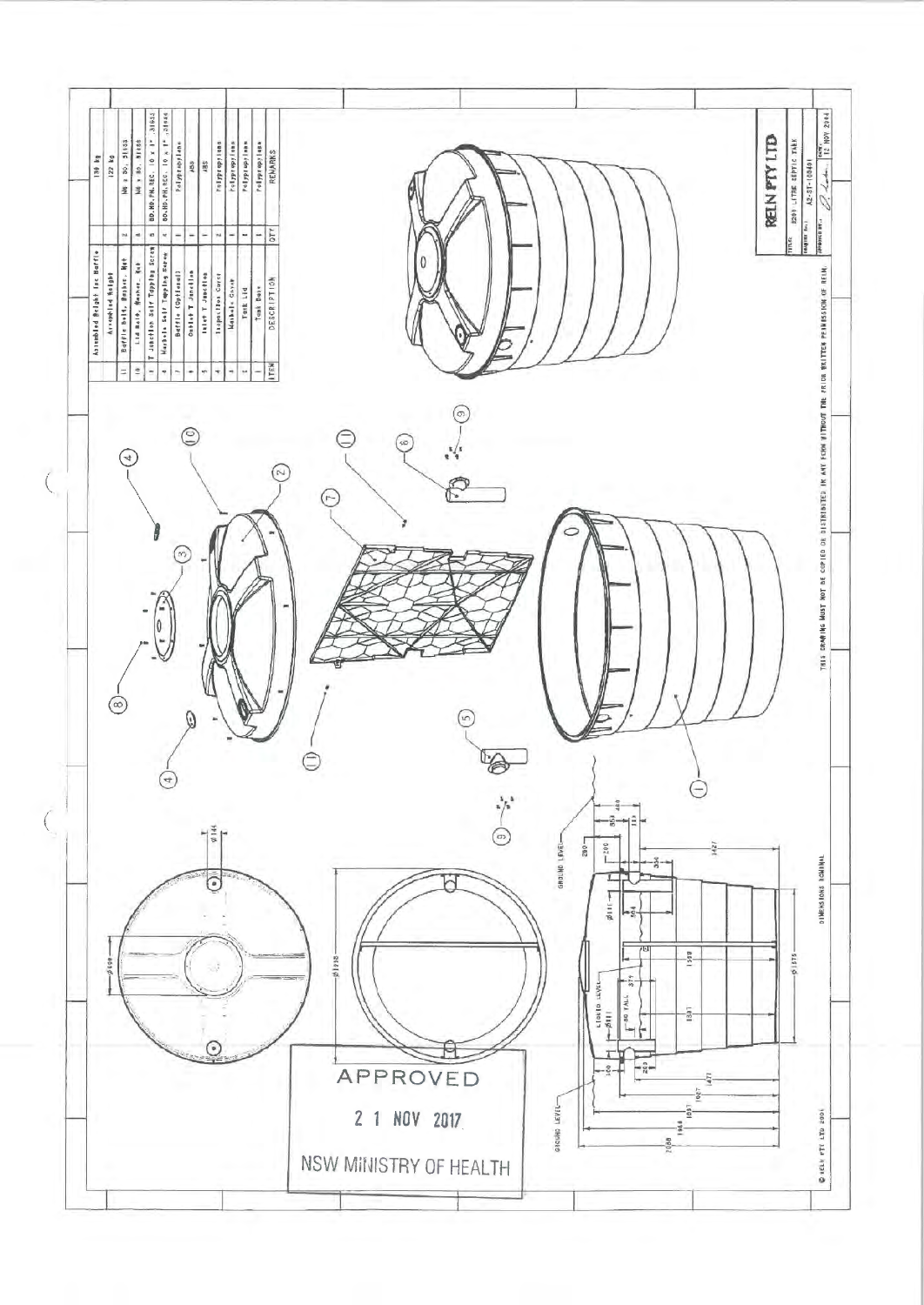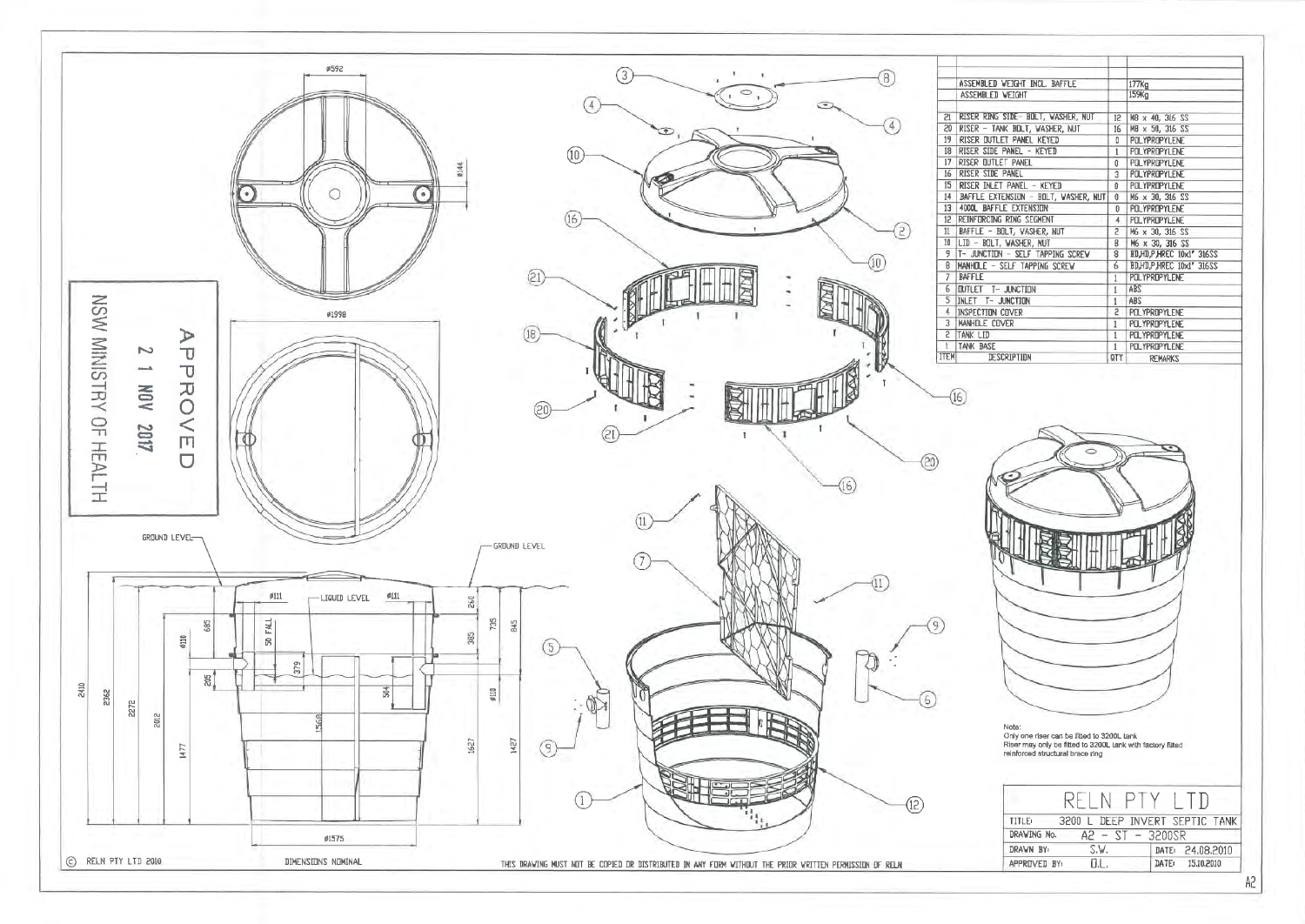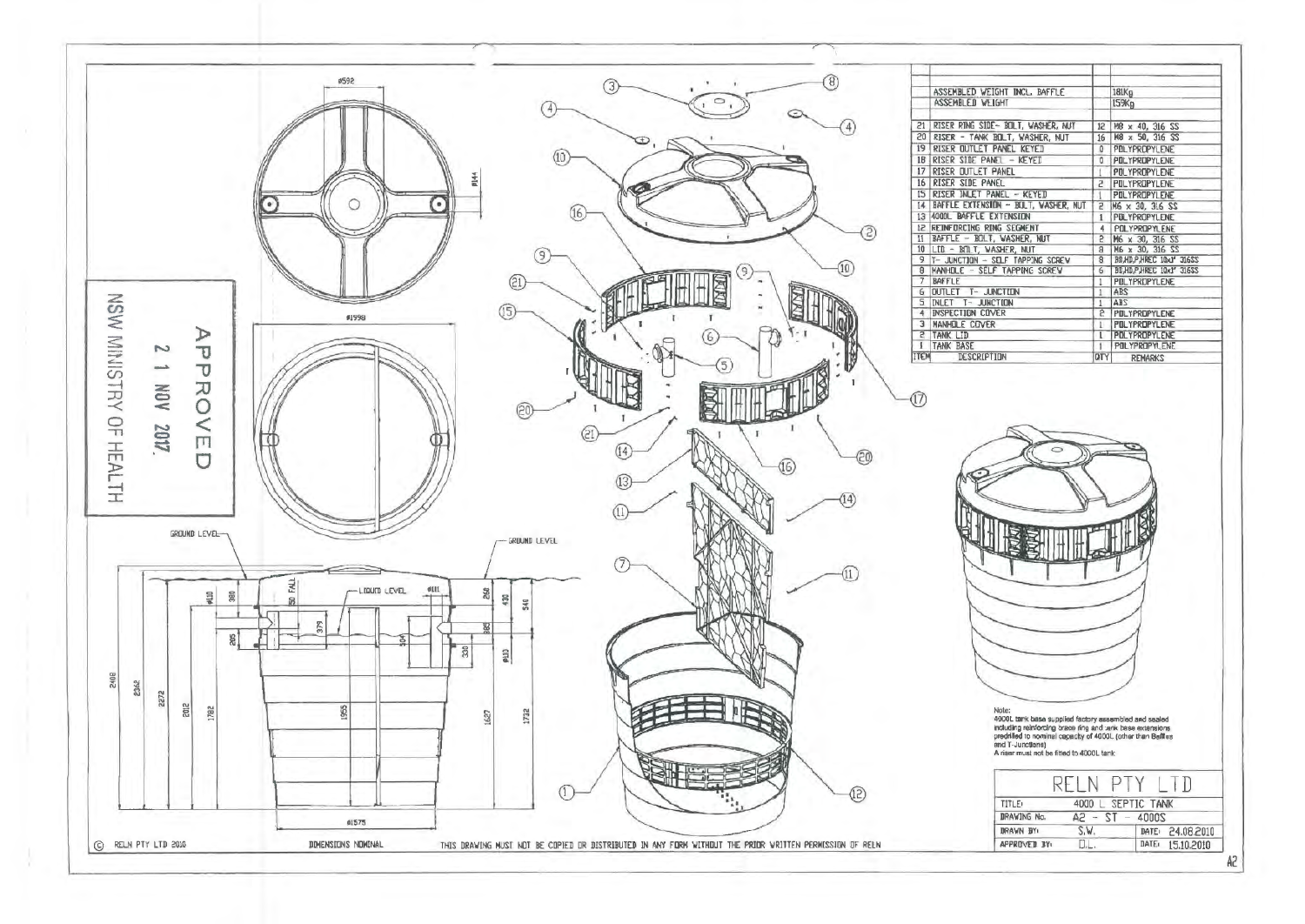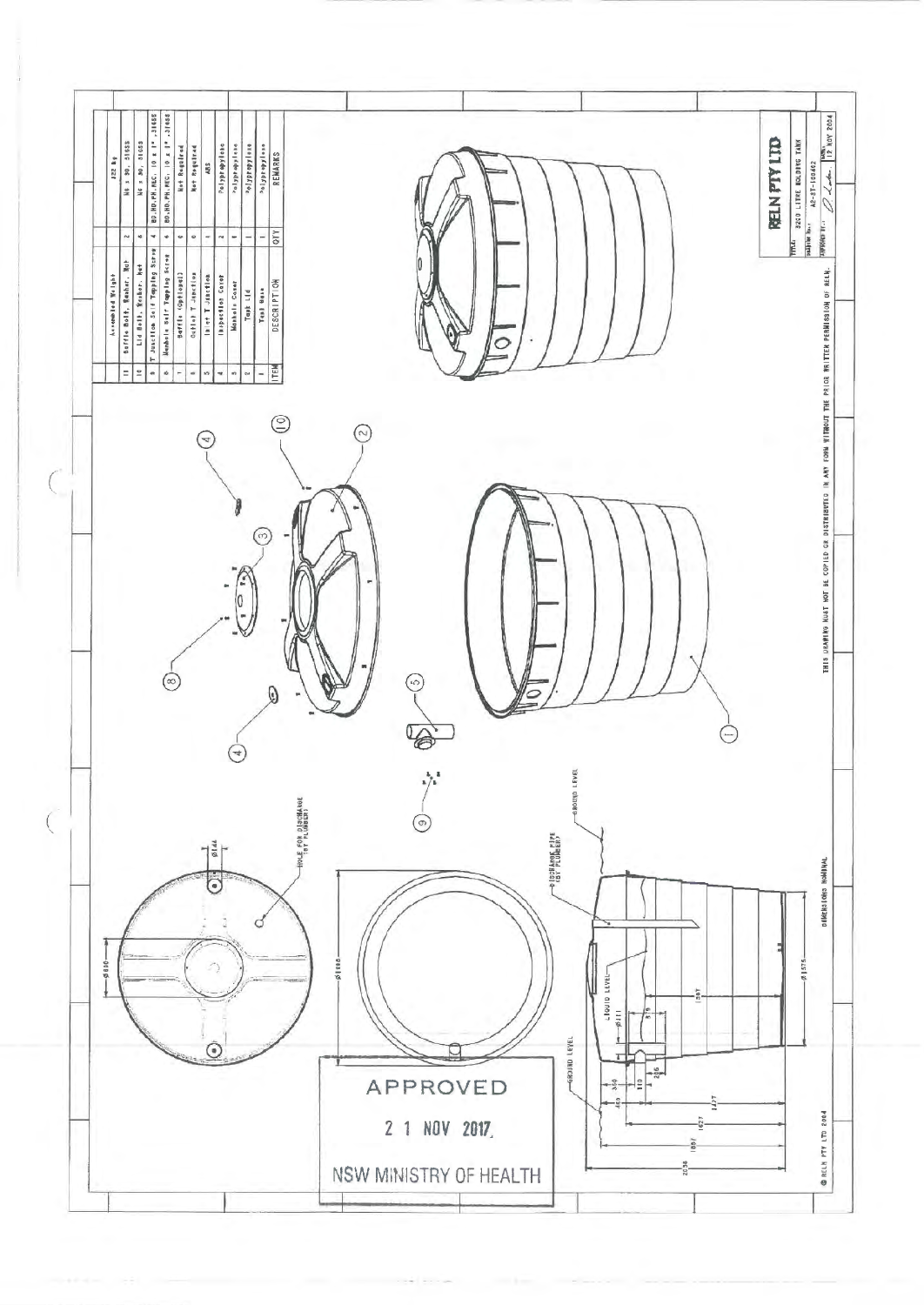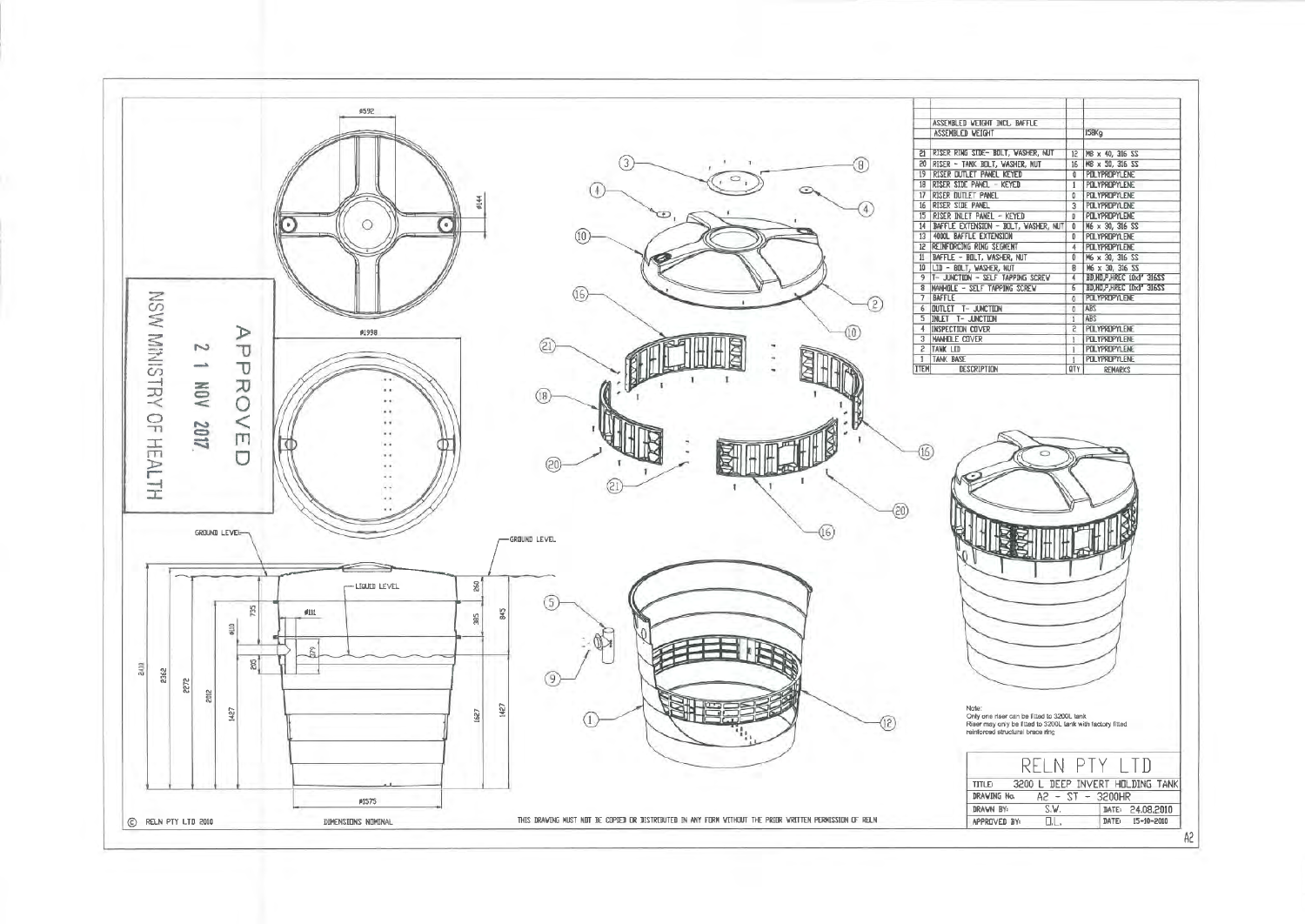